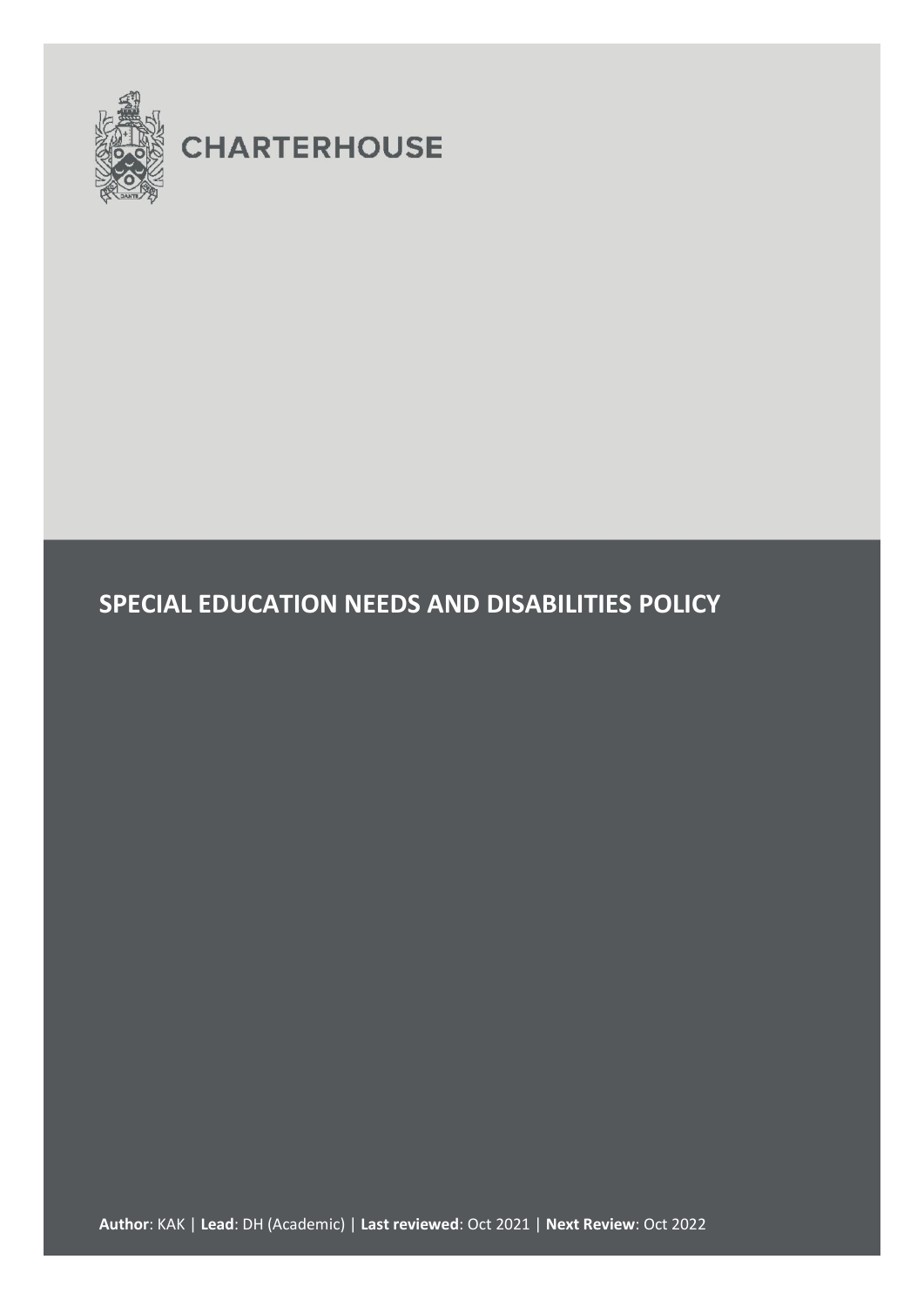#### **Introduction**

This policy describes the aims, policies and procedures of the Educational Support Department at Charterhouse. It is written with reference to the Special Educational Needs and Disability (SEND) Code of Practice (2014), Equality and Human Rights Commission guidance, the Equality Act (2010) and the Independent Schools' Inspectorate (ISI) *Regulatory Compliance Inspection Framework – Handbook (September 2019)*, and should be read in conjunction with the School's policies on Admissions, Disability, Equal opportunities, Anti-bullying and EAL.

Charterhouse aims to be an academically robust, all-round school and welcomes all boys and girls who will make the most of the opportunities we offer. The School seeks to ensure that every pupil will experience a happy and successful school career which will help him or her develop the requisite skills to become a confident, well-educated and mature adult, well equipped for life beyond school.

For the purposes of this document, references to pupils relates to any pupil in the School, whether sitting (I)GCSE, Pre-U, A Level or the IB Diploma Programme.

#### **Aims**

The aims of the Educational Support Department at Charterhouse are in line with those of the School; we aim to develop independent learning and stimulate intellectual curiosity.

Our goal is to:

- Recognise and support the needs of pupils with special educational needs, disabilities and learning difficulties.
- Manage and provide for these pupils using a "holistic" approach which considers the "whole child".
- Enhance pupils' self-esteem and motivation to help them achieve their goals.
- To provide all staff with support and advice to enable them to fulfil their responsibilities for the progress and development of these pupils in their care.
- Work within the guidance provided by the SEND Code of Practice 2014.

In every case we aim to encourage in a pupil the ability and confidence to take responsibility for his or her own learning. The School applies a graduated approach towards support and specialist provision is arranged on an individual basis.

The School takes seriously the requirements in the SEND Code of Practice that:

- "Teachers are responsible and accountable for the progress and development of the pupils in their class", and that
- "High quality teaching, differentiated for individual pupils, is the first step in responding to pupils who have or may have SEND".

The majority of pupils who arrive at Charterhouse with an existing diagnosis, have one of 'mild' specific learning difficulties, some may also have a diagnosis of ADHD or ASD. In most cases subject teachers will be able to meet the needs of these individuals within the classroom context.

The Educational Support Department is staffed by the School's Special Educational Needs and Disabilities Coordinator (SENDCo/Head of Educational Support), who has the requisite specialist experience and qualifications to assess students for difficulties and if necessary, grant Access Arrangements for Examinations. She is supported by 2 Learning Mentors (1 of whom is also a qualified teacher and has responsibility for the provision of EAL support and teaching. Both are encouraged to participate in continued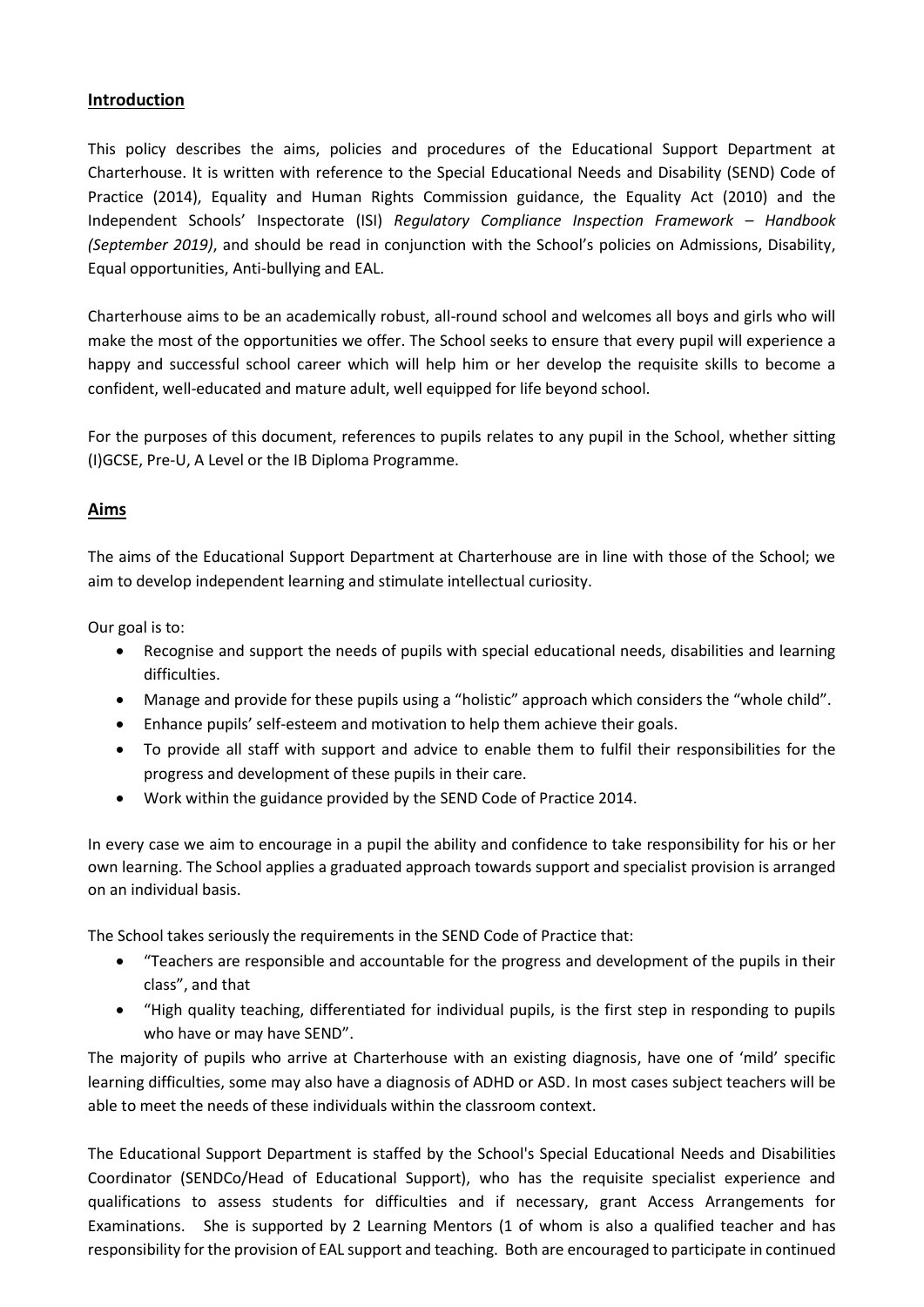professional development activities such as undertaking further qualifications and attending conferences and other training to ensure continued familiarity with current developments. The SENDCo/Head of Educational Support also runs regular clinics and workshops for SEND issues within the wider community. The SENDCo is also supported by a part-time SEN Administrator with a particular responsibility for Access Arrangements admin.

The Equality Act places an obligation on all schools not to discriminate against pupils or prospective pupils on grounds of disability. Where a disability is identified we will make reasonable adjustments, where practicable, to avoid discrimination. These may include ways of helping a disabled pupil to access the teaching curriculum in class, in activities outside class, and during the production of individual work, as well as via examination access arrangements.

## **Learning difficulties defined**

A child is defined as having a *learning difficulty* if he or she:

- has a significantly greater difficulty in learning than the majority of others of the same age, or
- has a disability which prevents or hinders him or her from making use of facilities of a kind generally provided for others of the same age

#### **Special Educational Needs (SEND) defined**

A child is defined as having *SEND* if he/she has a learning difficulty or disability which calls for special educational provision to be made for him or her.

*Special educational provision* is educational training or provision that is *additional to or different from* that which is generally available to others of the same age.

## **Disability defined**

A child has a disability if he or she has a physical impairment which has a substantial and long-term adverse effect on his or her ability to carry out day-to-day activities.

Four broad areas of need are defined:

- *Communication and Interaction* needs: speech, language and communication needs, including autistic spectrum disorder (ASD).
- *Cognition and Learning* needs; including specific learning difficulties (SpLD) such as dyslexia and dyspraxia.
- *Social, emotional and mental health* difficulties.
- *Sensory and /or Physical* needs; including visual or hearing impairment.

It is important to be aware that a pupil with a specific learning difficulty, medical diagnosis, sensory impairment or disability does not necessarily have SEND status. Similarly, not all pupils who have a learning difficulty or SEND are disabled.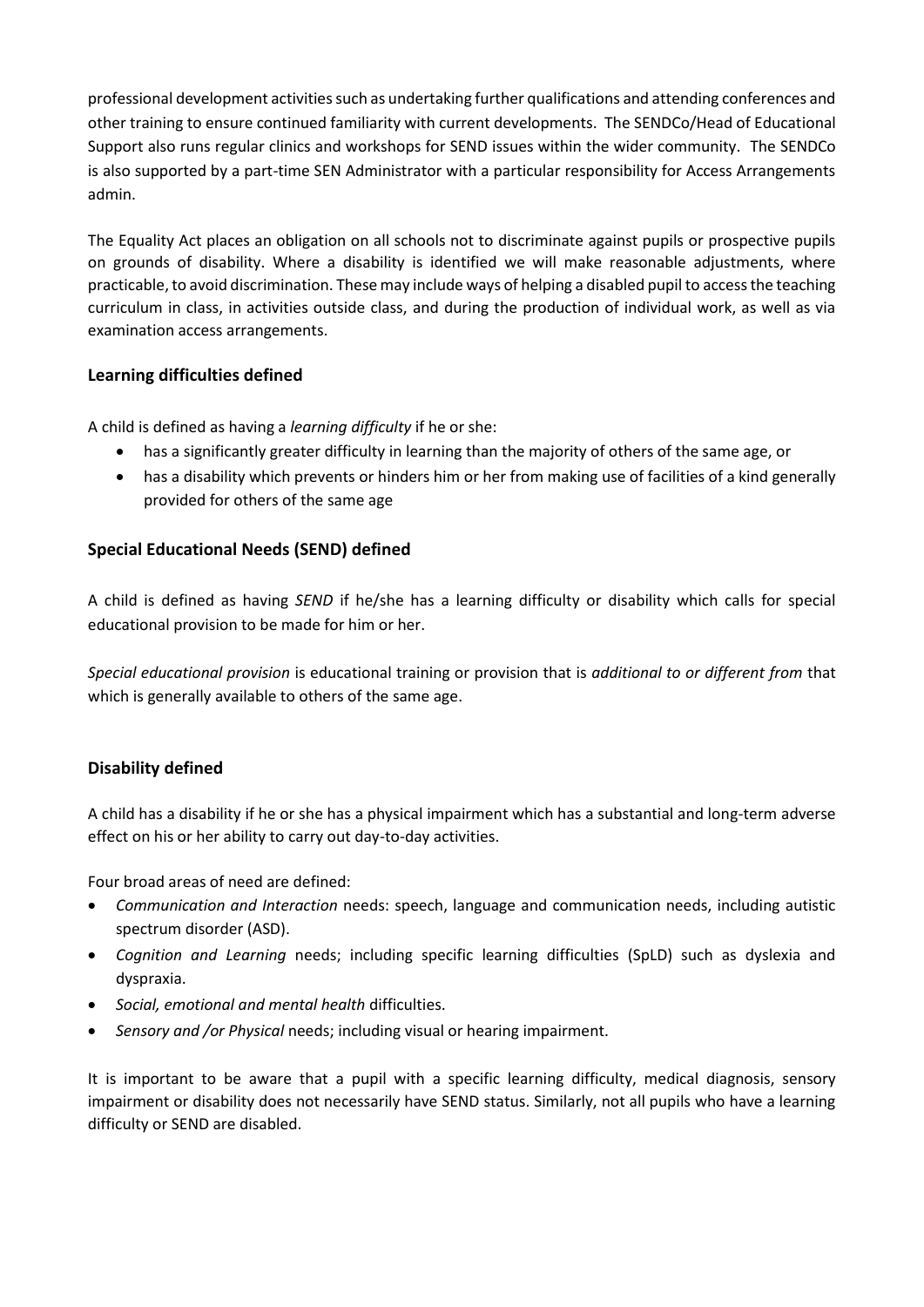#### **SEND, learning difficulties and disability in the context of Charterhouse**

In the context of Charterhouse, pupils defined as having learning difficulties will fall into the four broad areas of need. They may be:

- pupils who are known, or suspected, to be on the Autistic Spectrum, which may affect their ability to communicate and socialise effectively.
- pupils with speech and language difficulties which affect their ability to use language efficiently.
- pupils who have specific or general difficulties in one or more areas of the curriculum. This would include pupils who have been diagnosed as suffering from dyslexia, dyspraxia and ADD/ADHD.
- pupils who have visual, auditory or physical impairments which affect their capacity to learn.
- pupils suffering emotional or psychological difficulties, or presenting with specific behaviour problems.
- pupils with an education, health and care plan.

The pupils who fall into the last category are, in the main, supported through the pastoral systems in place at the School, under the authority of the Deputy Head (Pastoral). This system includes a wide range of members of staff such as: Head of House and Deputy Head of House, House Assistants, Tutor, School Counsellors, Hunt Health Centre and Peer support. Nevertheless, the learning difficulties identified in the categories above are frequently associated with (and may indeed generate) emotional and behavioural problems.

#### **Admissions**

All prospective entrants will follow the standard Charterhouse admission procedures. Entrance into the School is dependent on each prospective pupil meeting the School's entrance criteria, usually through achieving the required standard in the Common Entrance or Scholarship Examination (at 13+) or the Sixth Form Entry Examination (at 16+). Wider factors, such as temperament, personal skills and interests will also be taken into consideration, to ensure individual pupils are likely to thrive at the School.

Pupils with SEND and/or learning difficulties are admitted to the school if they meet the required criteria in line with our Admissions Policy. Entrants must be able to fully access the academic curriculum, with a reasonable amount of additional support (including reasonable adjustments under the Equality Act where appropriate) where necessary. It is important that entrants can be successful and happy at the school.

Each pupil with SEND or learning difficulty is considered for admission on an individual basis. They will require special consideration and where appropriate, adjustments may need to be put in place. In addition to making the School aware of any adjustments that may be necessary for the prospective pupil to sit the entrance exam, parents are positively encouraged to discuss their child's needs, and request a face-to-face meeting, with the SENDCo/Head of Educational Support to fully understand the adjustments that can reasonably be made for their child once they have accepted the offer of a place and before they become a pupil at the School.

Parents are asked to provide a copy of a medical report or educational psychologist's report to support their request for adjustments for the entrance examination, for example, for large print material, extra time, use of laptops or other special arrangements. They should be advised however, that these concessions will be reviewed upon entry to the school and may be withdrawn if there is insufficient corroborating evidence to support the claim.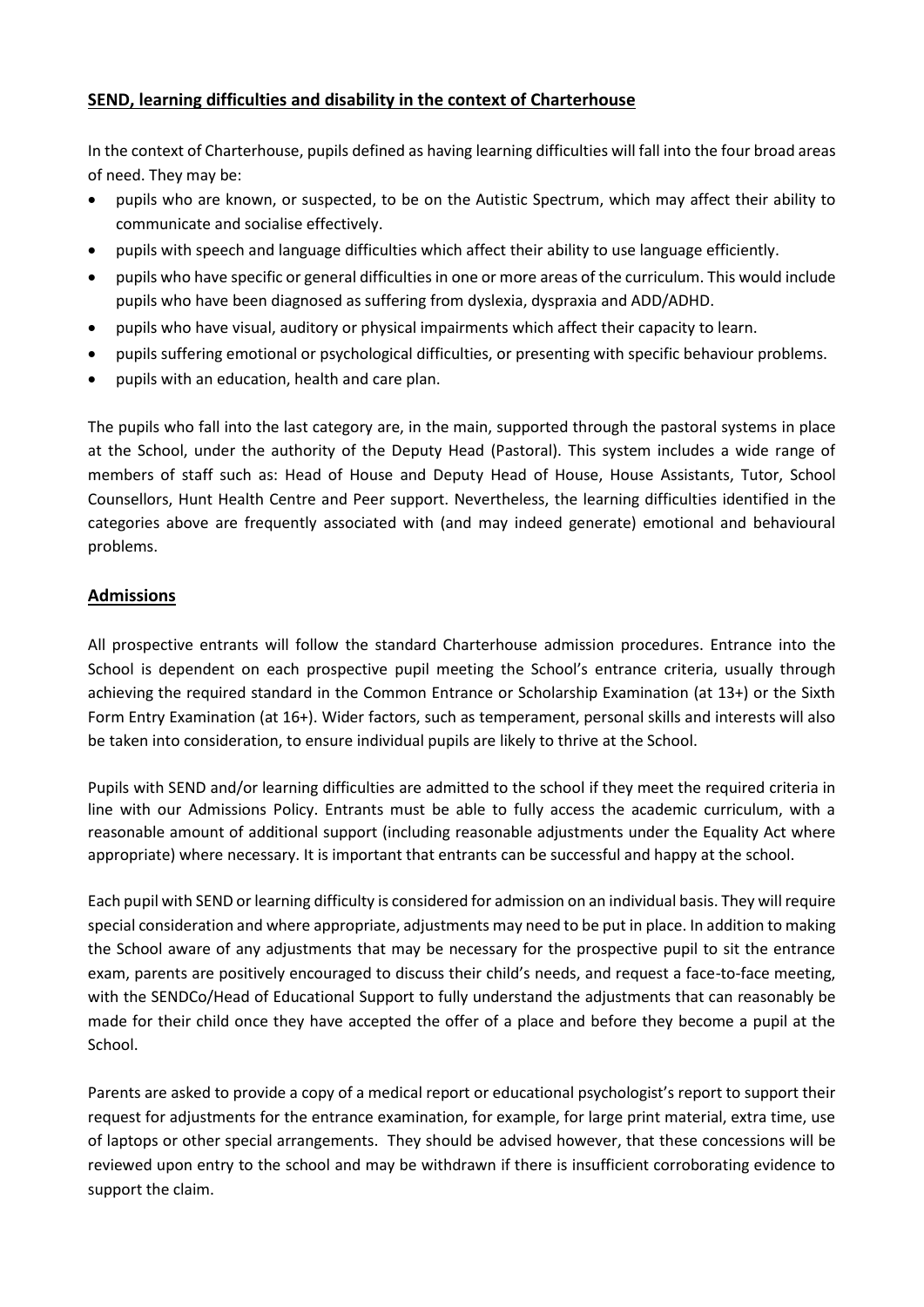We also ask parents to facilitate communication with the pupil's existing school's Special Educational Needs Coordinator. Details of this process are contained in the Prospective Pupil Booklet. This supports a more coordinated transition from the previous school.

#### **Screening on entry**

All our pupils are screened on entry to the School using a very wide range of tests. The results provide the information necessary to form a full picture of a pupil's needs both independently and relatively to other pupils, on which we can confidently base decisions about intervention, support and allowances at Charterhouse.

#### **Identification**

Pupils may enter the school with identified SEND and/or learning difficulty, but others may also be identified following entry through the School's monitoring systems or referral due to lack of reasonable progress. Wider factors e.g.: attendance, motivation are also taken into account to ensure that difficulties are correctly identified and supported.

#### **Tracking and Monitoring**

Pupils with SEND and/or a learning difficulty are monitored by the SENDCo/Head of Educational Support using the School-wide Attainment & Effort grade system in conjunction with regular meetings with the relevant Heads of Year, Assistant Head Academic and Head of English. Where a pupil is not making adequate progress, appropriate intervention and support will be discussed.

The Code of Practice states that lack of progress may manifest itself in the following ways:

Progress which:

- "is significantly slower than that of their peers starting from the same baseline."
- "fails to match or better the child's previous rate of progress."
- "fails to close the attainment gap between the child and their peers."
- "widens the attainment gap."

Teachers are able to refer pupils of concern at any time.

In addition to departmental observation practices, the SENDCo/Head of Educational Support also observes lessons, in order to review teaching strategies and pupil engagement. Follow up discussions are held to review teaching strategies and adjustments.

Teachers are expected to annotate their mark books with relevant information on pupils with SEND.

#### **Referral system**

We operate a referral system to ensure that concerns raised by teachers, parents and sometimes the individual themselves, are channelled directly to the Educational Support Department. We can be contacted directly at [Educationalsupport@charterhouse.org.uk.](mailto:Eductionalsupport@charterhouse.org.uk) A daily drop-in clinic is available every weekday if pupils have immediate concerns they wish to raise.

#### **Graduated Support**

The first step to responding to pupils who have or may have SEND is the provision of high quality teaching, appropriately differentiated for individual pupils. Much of this will be achievable within the classroom environment through such things as teacher awareness achieved by training, differentiated tasks and the use of ICT and other electronic aids.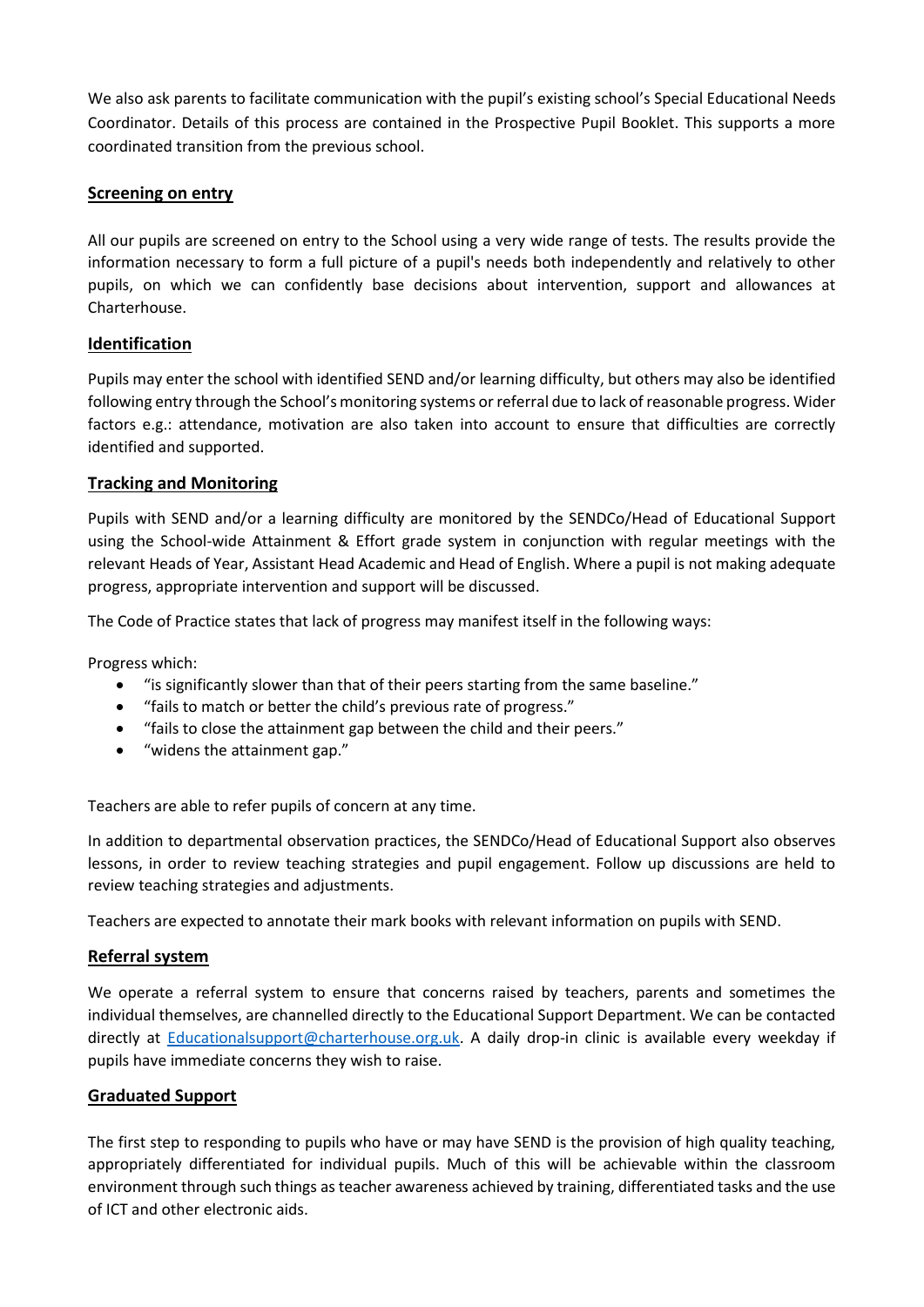Pupils who are identified as making less than expected progress can be raised as a concern at a number of monitoring meetings which take place after each reporting cycle (e.g.: departmental, Educational Support). This information is gathered and reviewed by the SENDCo/Head of Educational Support. Careful consideration of each individual case, together with further evidence-gathering from other staff who have contact with that pupil, then allows a decision to be taken as to whether further action is required. Lack of progress may not be related to a special educational need. A pupil who finds a particular subject difficult may not necessarily have a "learning difficulty"; there will also often be differences in the underlying abilities of pupils, as well as their speed of working/learning.

Further support may involve either/both targeted or specialist measures. See Appendix 1: Graduated support. In general, most pupils with a specific learning difficulty, sensory impairment or disability will be supported through the educational provision generally available at School and not require specialist intervention. If 1:1 advice or support is required, it is arranged as follows:

- Fourths: sessions are arranged in the pupil's am academic slot or during the afternoon sessions.
- Removes: in the pupil's am academic slot or in free time on Tuesday or Thursday afternoons.
- Fifths: in the pupil's free time or their weekly private study periods.
- Specialists: in the pupil's private study periods.

Progress is reviewed at every reporting cycle and pupils added or removed as appropriate. This decision is taken by the SENDCo/Head of Educational Support, in conjunction with the relevant Heads of Year.

All teachers are well supported in meeting pupils' individual needs and any information held on pupils is disseminated in summarised form, with guidance, to all teachers via the pupil database. The aim is to provide the necessary amount of intervention and promote awareness of this amongst staff. Pupils with special educational requirements who are deemed eligible for access arrangements in public examinations will also receive said arrangements, where practicable, in internal examinations.

The SENDCo/Head of Educational Support liaises regularly with all teachers, Heads of Year, Heads of House, Tutors, Pastoral Assistants, Health Centre, as well as the Deputy Heads Academic and Pastoral.

#### **Training**

The School trains its teachers to differentiate within the curriculum and to take into account pupils' learning difficulties and disabilities (as well as the needs of gifted and talented pupils).

Teachers receive training in differentiation, adapting the learning environment and/or using teaching strategies to help individuals to learn effectively. They are informed about the Code of Practice and their responsibilities, and made aware of material changes as they occur. The SENDCo/Head of Educational Support liaises with the teaching staff about the most appropriate means of meeting the needs of pupils with SEND. The SENDCo/Head of Educational Support has an important role in ensuring consistency of approach by all teachers.

Teachers new to the School receive SEND training as part of their initial induction. Strategies for support within the classroom context are also discussed, as well as guidance around exam concessions.

The Staff Handbook and departmental handbooks also remind the teachers of their responsibilities for pupils with SEND. In addition, the Educational Support pages on the Intranet provide information for teachers on a wide range of learning differences plus practical suggestions on how to support learning differences in class.

The SENDCo/Head of Educational Support supports all teachers, housemasters and tutors in being aware of and proactively catering for the needs of these pupils.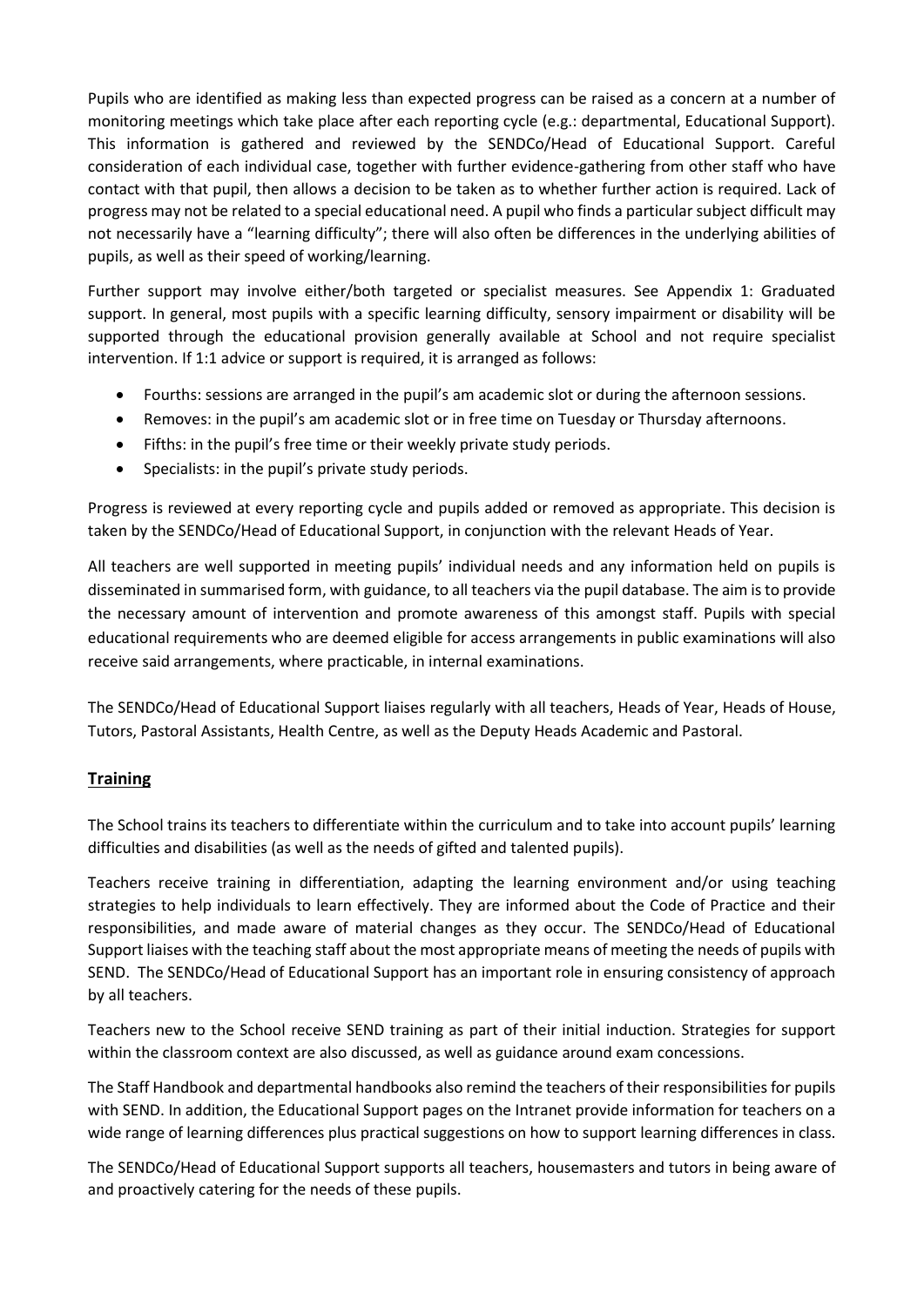#### **Internal and External Examinations**

The Educational Support Department and Examinations Office work jointly to ensure that the needs of all pupils eligible for access arrangements are met in both internal and external examinations. The SENDCo/Head of Educational Support ensures that details of access arrangements granted, in line with the relevant examination board regulations, are added to the pupil database in a timely manner. The Examinations Office uses this information for examination planning purposes.

#### **Access Arrangements**

The key responsibilities of schools and examination boards in making decisions about access arrangements (such as extra time) in public examinations are to ensure that no child is unnecessarily disadvantaged in an examination by a disability or learning difficulty, but also to ensure that unfair advantage is not given by the award of a concession. Schools must consider the individual needs of pupils, but also their responsibilities as examining centres in maintaining fairness.

**Final decisions about examination concessions**for internal and public examination **rest with the School**, in its capacity as an Examination Centre. Parents can help the process by providing information, but the School obviously has to avoid situations in which parents' actions might be interpreted as being in pursuit of unfair advantage for their children in a public examination. Thus, whilst we welcome information and will request whatever we need from parents in order to make a fair decision, the access arrangement decision itself cannot be made in discussion with parents. The School will communicate to parents the detail of decisions.

It should be noted that the recommendation of an access arrangement by an Educational Psychologist or other professional external to a school, is **not** in itself a criterion for the award of most concessions, and is not enough in itself to support a school in awarding concessions. **The regulations do not require that we place any priority in access arrangement decisions on recommendations made by external assessors who are not working with the School. We will read any such reports with interest, and keep them on file, but we cannot act on their access arrangement recommendations in the absence of evidence of need from School sources, and it is rarely necessary to commission such a report where evidence of need exists**. We have a nominated School Educational Psychologist with whom we have a long-standing established working relationship who visits the school regularly and referral to this Service will incur a cost and can be discussed in further detail with the SENDCo/Head of Educational Support.

When we make an application for an access arrangement for a pupil, we are agreeing that the evidence the School holds complies with the current relevant regulations. Failure to comply with the regulations will be considered as (at best) centre maladministration, which may result in disqualification from the examination for the pupil. The Common Entrance board (ISEB) advises prep schools to follow the regulations governing (I)GCSEs and A Levels in their decisions about access arrangements for Common Entrance, but this is not compulsory, and some do choose instead simply to follow the recommendations of external assessors. For this reason it will be clear that, once a pupil has arrived at Charterhouse, the School will quite often not be able to continue access arrangements that applied at Common Entrance. Instead the School simply reassesses all pupils through screening and evidence-gathering. The regulations require the School to reassess all new pupils in any case.

Information on pupils with access arrangements is available to all teaching staff on the School's database.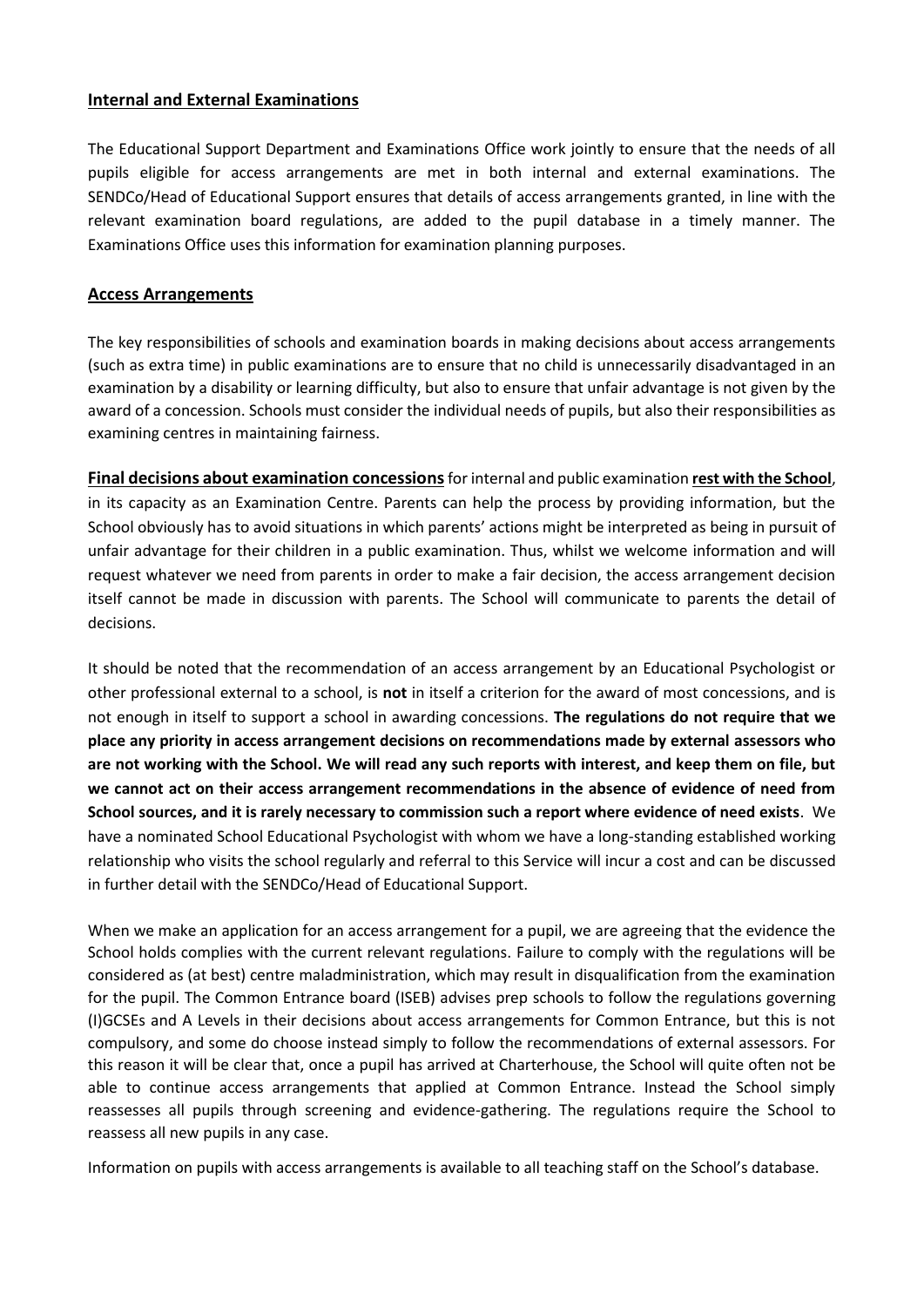#### **Links With Other Bodies and Professionals**

The SENDCo/Head of Educational Support, together with teachers and other relevant members of staff, works regularly with independent Educational Psychologists and Occupational Therapists, as well as closely with the School's nominated Educational Psychologist where required.

Collaboration and cooperation is sought and encouraged across all multi-agency provision to ensure it meets the needs of the pupil. This includes fostering links with other schools, professionals and external agencies, including Local Authority where relevant.

The SENDCo/Head of Educational Support holds membership of PATOSS (Professional Association of Teachers of Students with Specific Learning Difficulties), BDA and is part of the Rugby Group consortium SENDCo group.

#### **Word Processors**

The SENDCo/Head of Educational Support is able, depending on need, to allow pupils to use a word processor or tablet in lessons and/or a word processor in examinations. See Word Processor Policy for details.

#### **Charges**

Should a pupil need specific additional support, which is deemed reasonable, from the Educational Support Department, the cost will be met by the School.

## **The full cost of an Educational Psychologist's assessment and report, if deemed necessary, is paid by the parents of the pupil in question.**

Should a pupil require any adjustments (including auxiliary aids or specialist equipment in the classroom), the School will meet the costs where reasonable. If appropriate, parents may provide other adjustments, including auxiliary aids and services themselves, although this should be done in conjunction with the SENDCo/Head of Educational Support.

#### **Physical Accessibility**

We recognise that some children with special educational needs and learning difficulties may also have physical disabilities. Parents and prospective parents of disabled children can obtain copies of Charterhouse's Accessibility Plan and Disability Policy from the School. The SENDCo engages with the Surrey LA and makes use of their Physical and Sensory Support Service where necessary.

#### **English as an Additional Language**

Charterhouse aims to be an academically focused all-round school and pupils entering the School will require a good level of English in order to succeed. Charterhouse has provision for the teaching and learning of English as an Additional Language ("EAL") pupils to ensure they are able to access the curriculum fully. Charterhouse teachers will monitor EAL pupils in the classroom, but where it is determined additional support is needed, this can be provided in the form of extra one-to-one or small group lessons. This support is run initially for a 12 week period and is billed to parents. Should additional ongoing support be needed beyond this point, it should be discussed with SENDCo/Head of Educational Support initially.

Pupils who enter the School in the Specialists from countries where English is not the first language receive guidance on and provision for English qualifications required for entry to UK universities.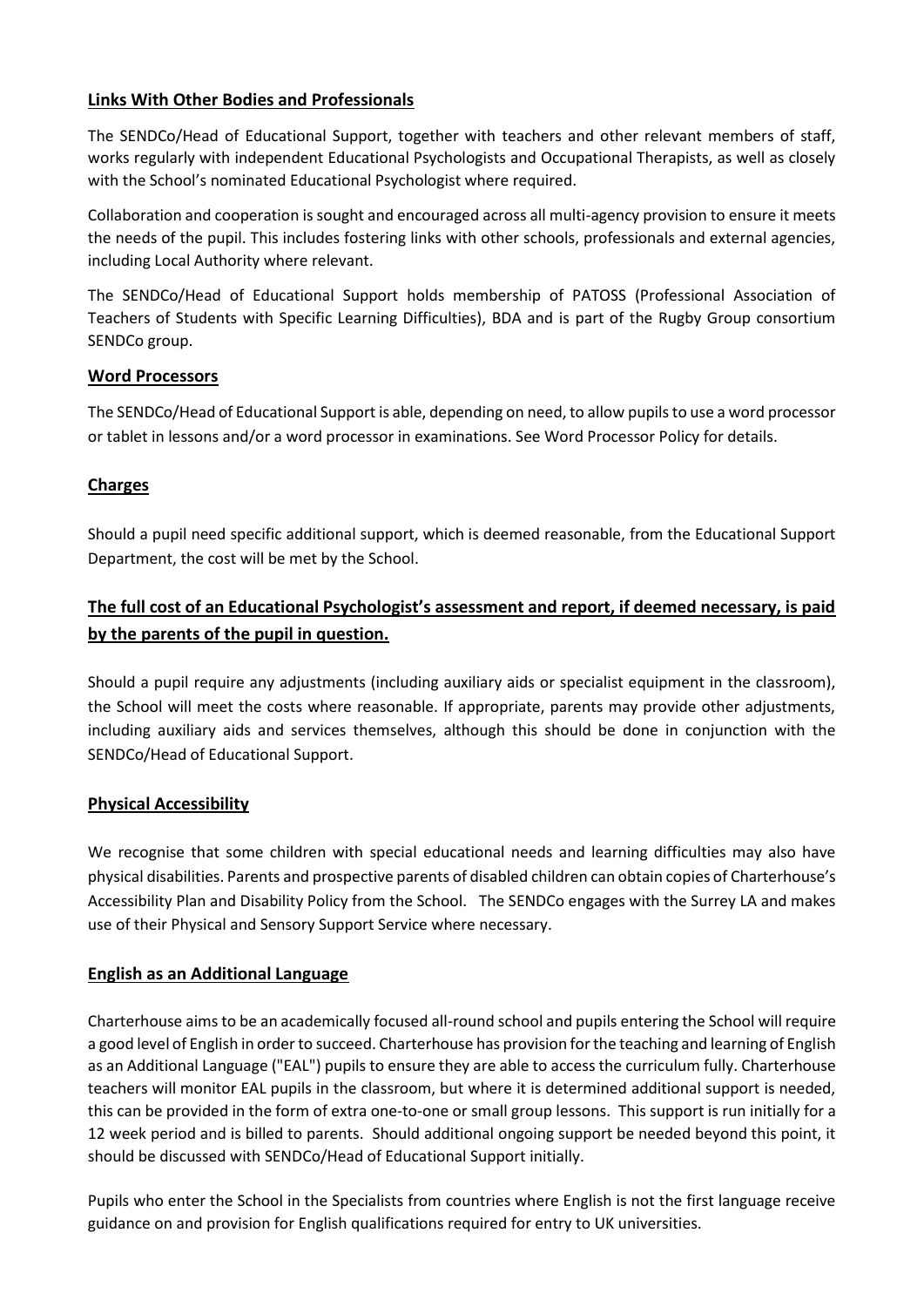Charterhouse recognises that some pupils with EAL may also have a special educational need or learning difficulty. The School is committed to enabling all of its pupils to fulfil their potential. See EAL Policy for details.

### **Responsibilities**

The school's hope is that all parents will feel able to share any concerns about their child with the pastoral staff in order that a healthy partnership for the care of their child can be developed. The SENDCo/Head of Educational Support, other pastoral staff, tutors, teaching and medical staff who are involved with their child are always happy to discuss any parental concerns.

Whilst the SENDCo/Head of Educational Support at Charterhouse will apply her best endeavours to assist pupils to whom the School offers particular support, the School does not guarantee particular results or outcomes.

Parents will always be consulted closely, where practicable, over significant learning support issues affecting their child. However, it must be accepted that the SENDCo/Head of Educational Support is entitled to decide, with consideration, that a pupil is no longer in need of specialist assistance.

#### **School Behaviour and Discipline**

Charterhouse takes pride in its well-developed system of pastoral care for social interaction amongst pupils. All pupils are taught that discrimination, victimisation and bullying is prohibited and will not be tolerated. The School's objective is to ensure that a disabled pupil, or a pupil with SEND or other protected characteristic, does not receive less favourable treatment as a result of discrimination. Pupils are taught through the curriculum and other activities the importance of respecting one another and behaving towards one another with courtesy and consideration.

The School's behaviour policies/School rules make clear the seriousness of bullying, victimisation and harassment in all its pernicious forms, including racial, religious, cultural, sexual, sexist, gender-related, sexually-orientated, homophobic, disabled and cyber, in causing serious psychological damage and even suicide. Considerable teacher time is expended in preventing bullying, victimisation and harassment and in dealing with it when it occurs. All pupils understand that the School has a zero tolerance policy on bullying and that bullies can expect strong sanctions to be applied to them.

#### **Dealing with Complaints**

The School naturally hopes that a parent will not feel that they have cause to complain. However, should the need arise, any issues or concerns regarding SEND provision should be referred to the SENDCo/Head of Educational Support in the first instance. Any unresolved issue will be addressed by the Deputy Head (Academic) and then the Head. Please refer to the School's Complaints Policy.

#### **Alternative Arrangements**

The School reserves the right to review cases of pupils with SEND who, despite all reasonable adjustments and supporting strategies being applied, do not appear to be flourishing in the educational environment provided by Charterhouse:

- the pupil is in need of a formal assessment, remedial teaching, learning support or medication which the parents are unhappy to consent to;
- the parents have not shared information with the School which, had the information been provided, would have made a significant difference to the School's management of the pupil's learning difficulties and/or admission of that pupil;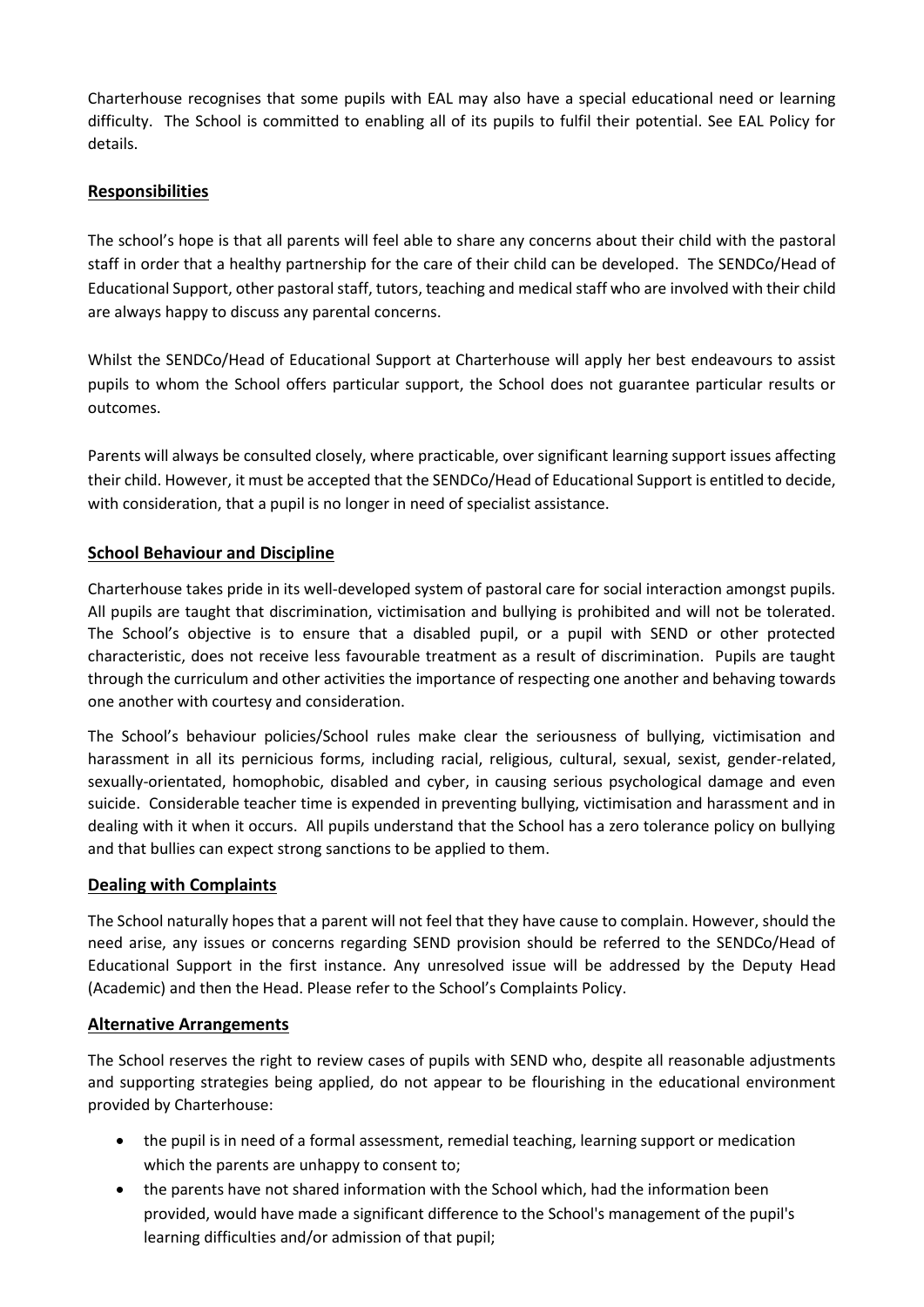- the pupil's learning difficulties require a level of support or medication which the School is unable to provide, manage or arrange;
- the pupil has Special Educational Needs or Disabilities that make it unlikely they will benefit sufficiently from the mainstream education and facilities which the School provides.

This may result in the School asking or requesting that the pupil be removed from the School. In these circumstances, the School will work with the parents to suggest suitable alternatives that will offer the levels of support required.

April 2022 Review: April 2023